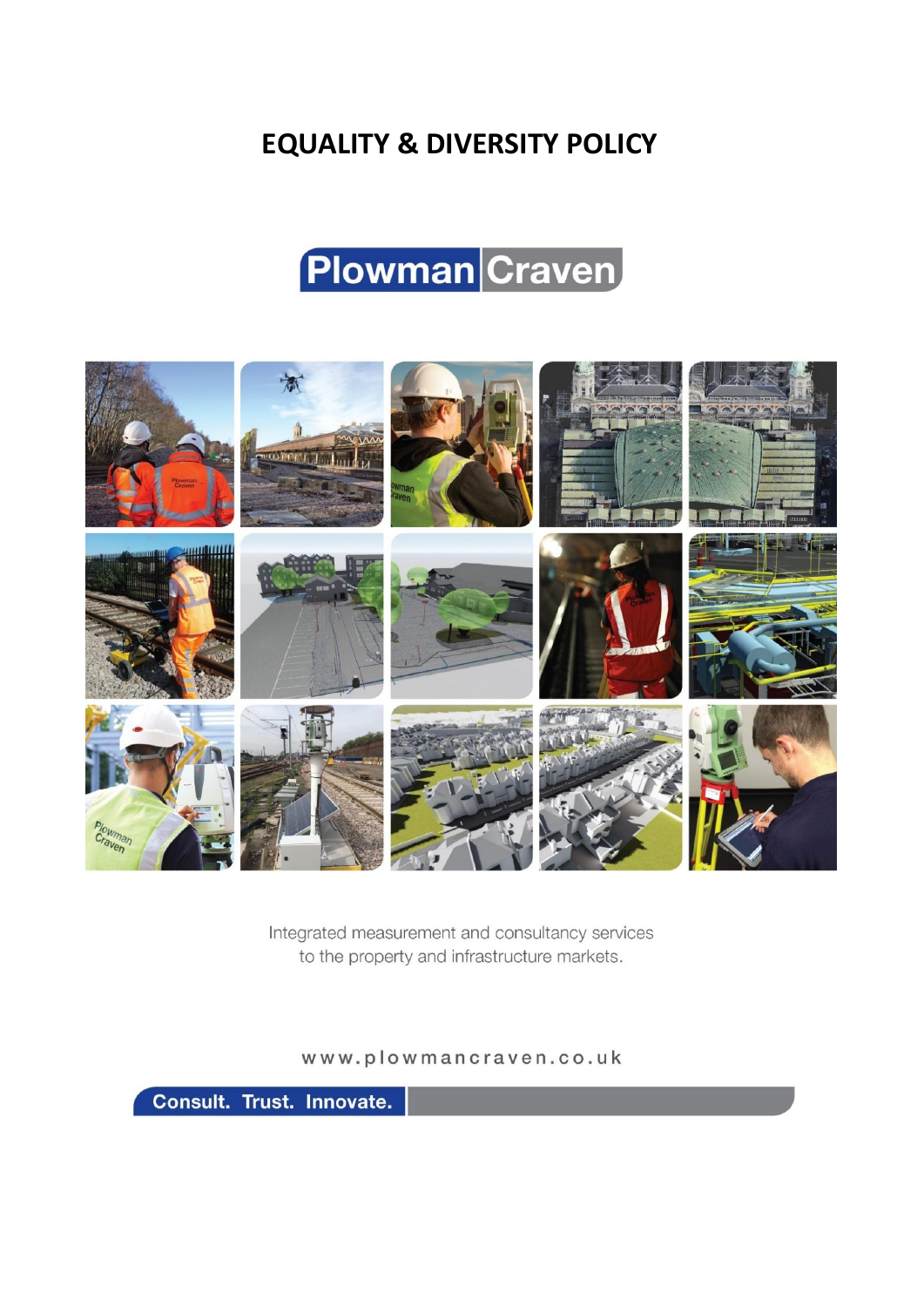# **PLOWMAN CRAVEN**

### **EQUALITY & DIVERSITY POLICY**

# **REVISION AUTHORITY**

| Rev | Date             | <b>Description</b>                                  | Prepared<br>by | <b>Approved</b><br>By   | <b>Signature</b> |
|-----|------------------|-----------------------------------------------------|----------------|-------------------------|------------------|
| 1   | Aug 2014         | First issue                                         | <b>SC</b>      | Andrew Molloy, Director | $\sqrt{221}$     |
| 1.2 | Jan 2017         | <b>Updated with</b><br>new branding                 | <b>MP</b>      | Andrew Molloy, Director | $22 -$           |
| 1.3 | April 2017       | <b>Modern Slavery</b><br>Statement                  | <b>RD</b>      | Andrew Molloy, Director |                  |
| 1.4 | Jan 2019         | Incorporation of<br>London Living<br>Wage statement | <b>RD</b>      | Andrew Molloy, Director |                  |
| 1.5 | <b>July 2020</b> | Policy Review                                       | <b>RD</b>      | Andrew Molloy, Director |                  |
| 1.6 | Nov 2020         | <b>Policy Review</b>                                | <b>RD</b>      | Andrew Molloy, Director | $\mathcal{L}$    |
| 1.7 | Nov 2021         | <b>Policy Review</b>                                | <b>RD</b>      | Andrew Molloy, Director |                  |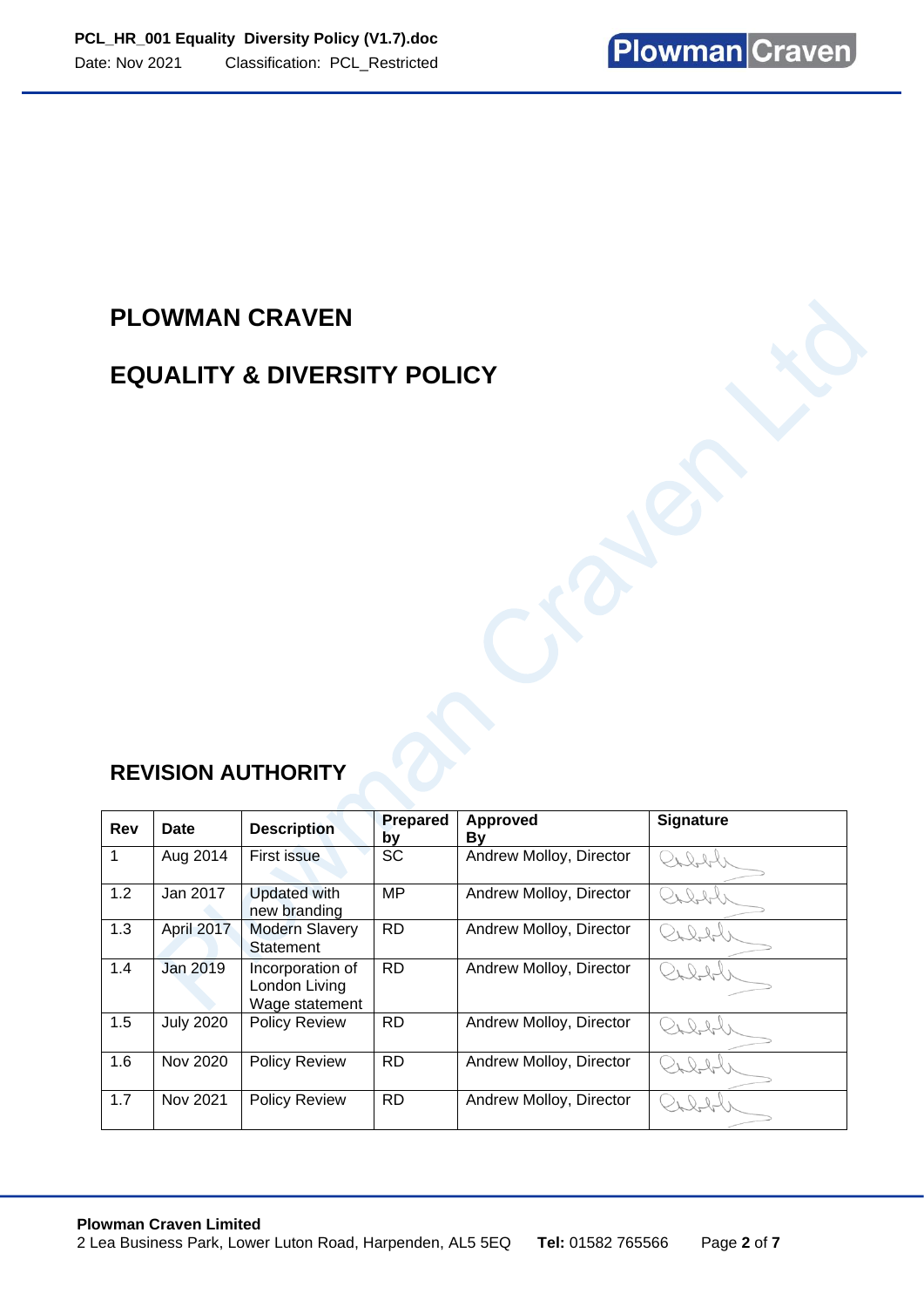**Plowman Craven** 

### **TABLE OF CONTENTS**

j

| 1.0 |    |
|-----|----|
|     |    |
| 3.0 |    |
| 4.0 |    |
| 5.0 |    |
| 6.0 | -5 |
| 7.0 |    |
|     |    |
|     |    |
|     |    |
|     |    |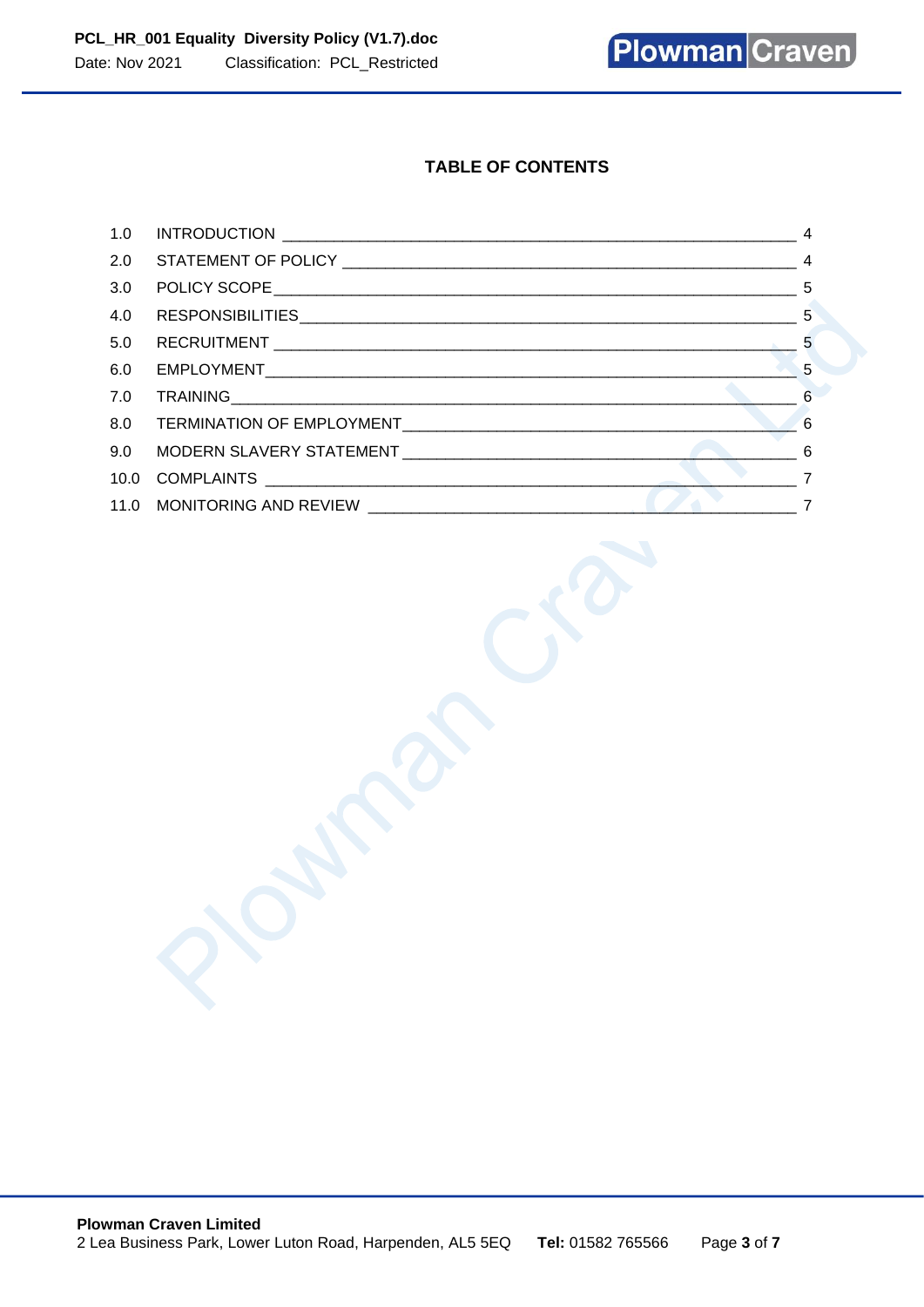#### <span id="page-3-0"></span>**1.0 INTRODUCTION**

Plowman Craven encourages and believes it to be vital for the growth and success of the Company to introduce people from all walks of life. We successfully recruit, train and develop individuals from across the globe without discrimination. It is our fundamental belief that individuals should be treated with respect and with dignity throughout their employment with us. The Company opposes any form of workplace slavery and ensures all employees are treated fairly in terms of working conditions and payment.

This Policy sets out the Company's position on equality and diversity in all aspects of employment, including recruitment and training.

#### <span id="page-3-1"></span>**2.0 STATEMENT OF POLICY**

Plowman Craven is committed to eliminating discrimination and encouraging diversity amongst its workforce. The Company's aim is that the workforce will be truly representative of all sections of society and that each employee will feel respected and able to give their best.

To that end, the purpose of this Policy is to provide equality and fairness for all in their employment and not to discriminate on the grounds of gender, marital status, race, ethnic origin, colour, nationality, national origin, caste, disability, sexual orientation, religion or age. All forms of unlawful and unfair discrimination are opposed.

All employees, whether full-time, part-time or temporary, will be treated fairly and with respect.

Selection for employment, promotion, training or any other benefit will be on the basis of aptitude and ability.

All employees will be helped and encouraged to develop their full potential and the talents and resources of the workforce will be fully utilised to maximise the efficiency of the Company.

Plowman Craven is committed not only to its legal obligations, but also to the positive promotion of equality of opportunity in all aspects of employment.

Plowman Craven aims to:

- Create an environment in which individual differences and the contributions of all staff are recognised and valued.
- Have a working environment that promotes dignity and respect to all. No form of harassment or bullying will be tolerated.
- Ensure training, development and progression opportunities are available to all staff.
- Regularly review employment practices and procedures to ensure fairness.
- Ensure all employees working conditions and payments meet the legal requirements.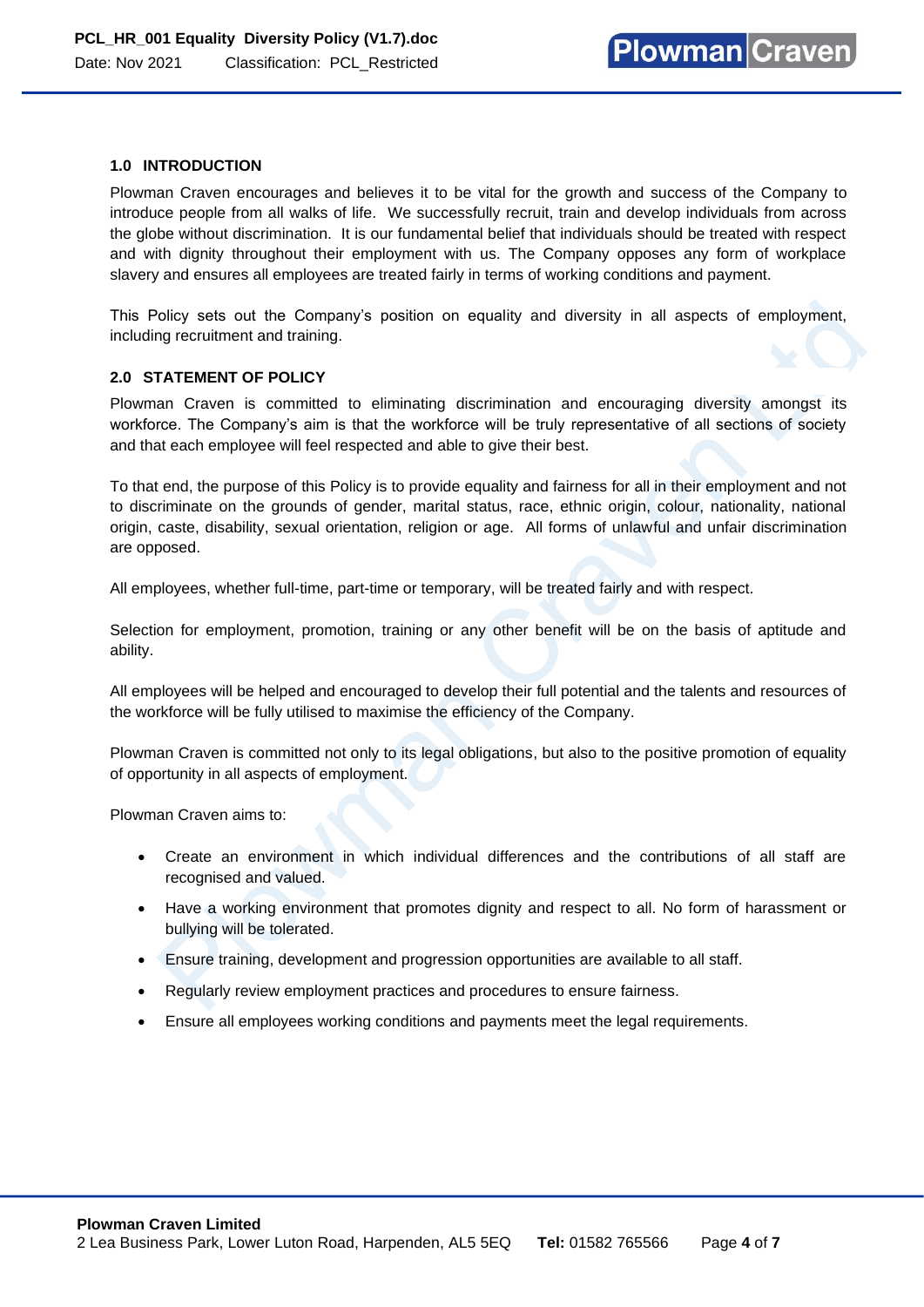#### <span id="page-4-0"></span>**3.0 POLICY SCOPE**

This Policy applies to employees directly employed by Plowman Craven, to workers via agencies, consultants and contractors.

The Policy applies across the Company's range of employment policies and practices, including the Disciplinary and Grievance Procedures and Harassment and Bullying Policy.

#### <span id="page-4-1"></span>**4.0 RESPONSIBILITIES**

This Policy is fully supported by the Board of Directors, and the Managing Director has overall responsibility for ensuring the implementation of this Policy.

The Head of Human Resources will ensure that all employment policies, procedures and practices, including this one, will be reviewed regularly to ensure they comply with current legislation, and remain, non-discriminatory.

All managers have a responsibility to act with fairness and integrity, and are responsible for implementing fair, non-discriminatory practices within their Business Groups/functions.

All employees, workers via agencies, consultants and contractors are required to support this Policy and to ensure that the principles of equal opportunities and diversity in the workplace are upheld.

#### <span id="page-4-2"></span>**5.0 RECRUITMENT**

Plowman Craven aims to fill vacancies with the best candidate for the job and all vacancies will normally be advertised internally.

All descriptions and person specifications for jobs will only include requirements that are necessary and justifiable for the performance of the job.

Selection criteria will be kept under constant review to ensure that they are justifiable on non-discriminatory grounds as being essential for the effective performance of the job.

Advertisements for jobs will give sufficiently clear and accurate information to enable potential applicants to assess their own suitability for the post. Information about jobs will be provided in such a manner that does not restrict the audience in terms of gender, marital status, race, ethnic origin, colour, nationality, national origin, caste, disability, sexual orientation, religion or age.

Consideration for both internal and external candidates will be based on suitability to fulfil the position, relevance of experience and qualifications and other key technical or managerial criteria for a particular position.

Wherever possible, the recruiting manager will be supported by a member of the HR team in the selection interview and recruitment process.

#### <span id="page-4-3"></span>**6.0 EMPLOYMENT**

Plowman Craven will put in place any reasonable measures and/or adjustments within the workplace for those employees who become disabled during employment or for disabled appointees.

All employees will be considered solely on their merits for career development and promotion with equal opportunities for all.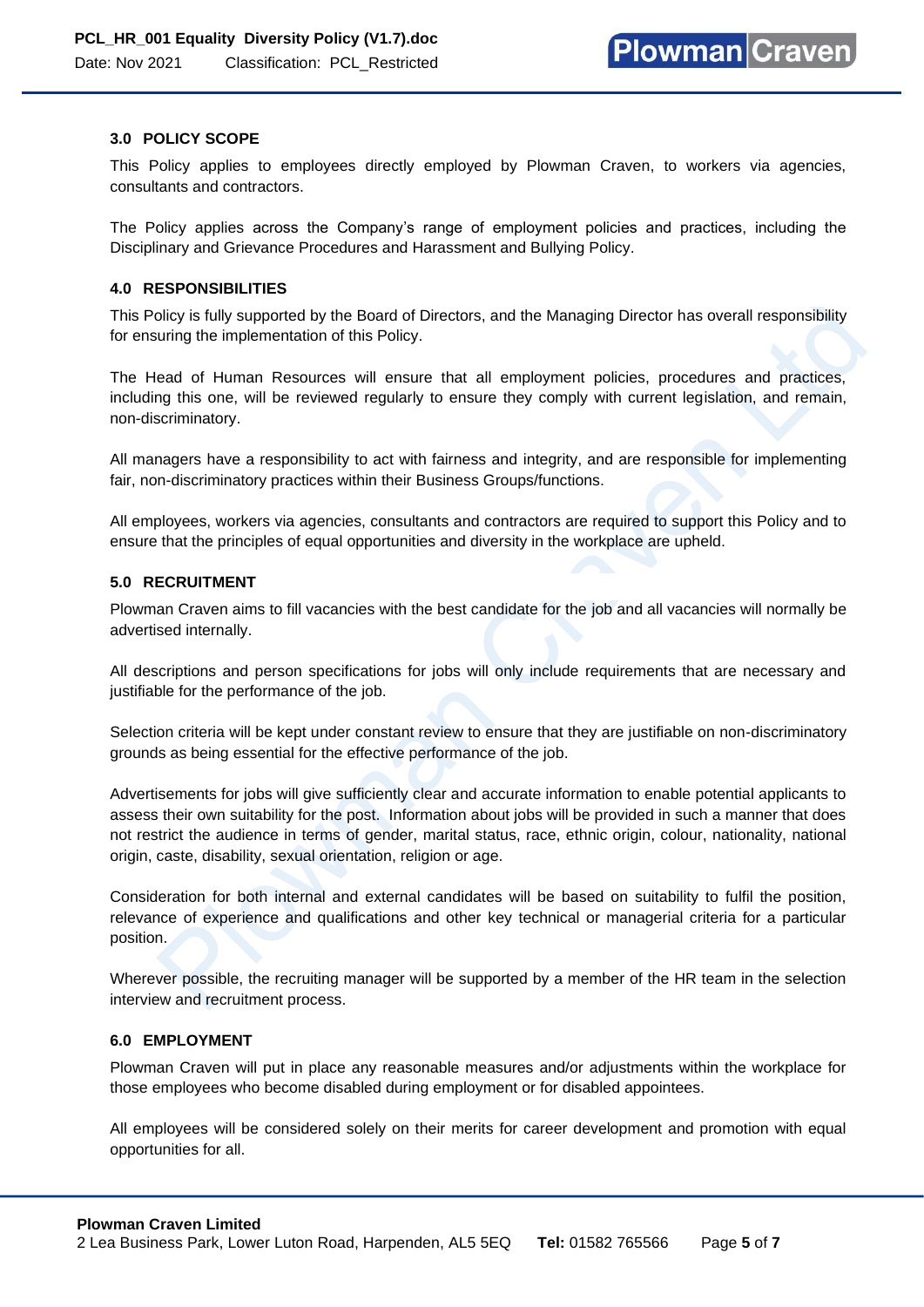Plowman Craven is a London Living Wage employer and supports the national scheme to ensure all staff maintain a sustainable living cost within London and other regions. The company will continue to pay the Living Wage for all its directly employed staff and regularly assess our pay grades accordingly and adheres to the guidelines set.

### <span id="page-5-0"></span>**7.0 TRAINING**

Employees will be provided with appropriate training regardless of gender, marital status, race, ethnic origin, colour, nationality, national origin, disability, sexual orientation, religion or age.

Employees will be encouraged to discuss their career aspirations and training and development needs with their Manager as part of their annual Performance Management and review meetings.

Employees will receive training during their induction and at other appropriate times during their employment to ensure awareness and understanding of this Policy and diversity in general.

All managers and others involved in the implementation of the Company's employment policies will receive appropriate training including equality and diversity and performance management.

### <span id="page-5-1"></span>**8.0 TERMINATION OF EMPLOYMENT**

Whilst Plowman Craven continues to grow, there are occasions where the Company must review its organisational structure due to changes in the business, be it economical, technological and/or reorganisational. Under such circumstances the Company may have to commence the redundancy consultation process for those affected. The Company will protect individuals in such situations from any form of discrimination and ensure all selection criterion are conducted in a fair and unbiased manner.

The Company adopts a continuous performance management process which allows for open dialogue and feedback throughout any given period of time. If an individual is found not to be performing, the Company could terminate their employment on the grounds of capability. In such circumstances, the HR team will ensure full compliance is met in the performance management process and no violation of the Equality & Diversity Policy has been undertaken.

#### <span id="page-5-2"></span>**9.0 MODERN SLAVERY STATEMENT**

Plowman Craven maintains a zero tolerance to any act that falls within the legal definition of modern slavery. The Company ensures all employees working conditions and remuneration are continuously reviewed and voluntary to ensure no individual is treated unfairly or improperly. The company shall never use slave labour, illegal child labour or forced labour to carry out its duties in the UK and overseas and shall request all suppliers to adhere to UK laws on minimum age requirements, wages, number of hours worked in a seven-day week, overtime and benefits.

Furthermore, the Company allows all employees and workers the freedom of movement, freedom of association and freedom to terminate their contracts. With the exemption of work that can only be carried out during weekend or night shift work, which shall be agreed at the point of engagement, the Company prohibits compulsory overtime. The Company prohibits discrimination or confiscation of personal original identification documents. It does not engage with any third-party recruitment agency that uses worker-paid recruitment fees as part of their terms of business or employment.